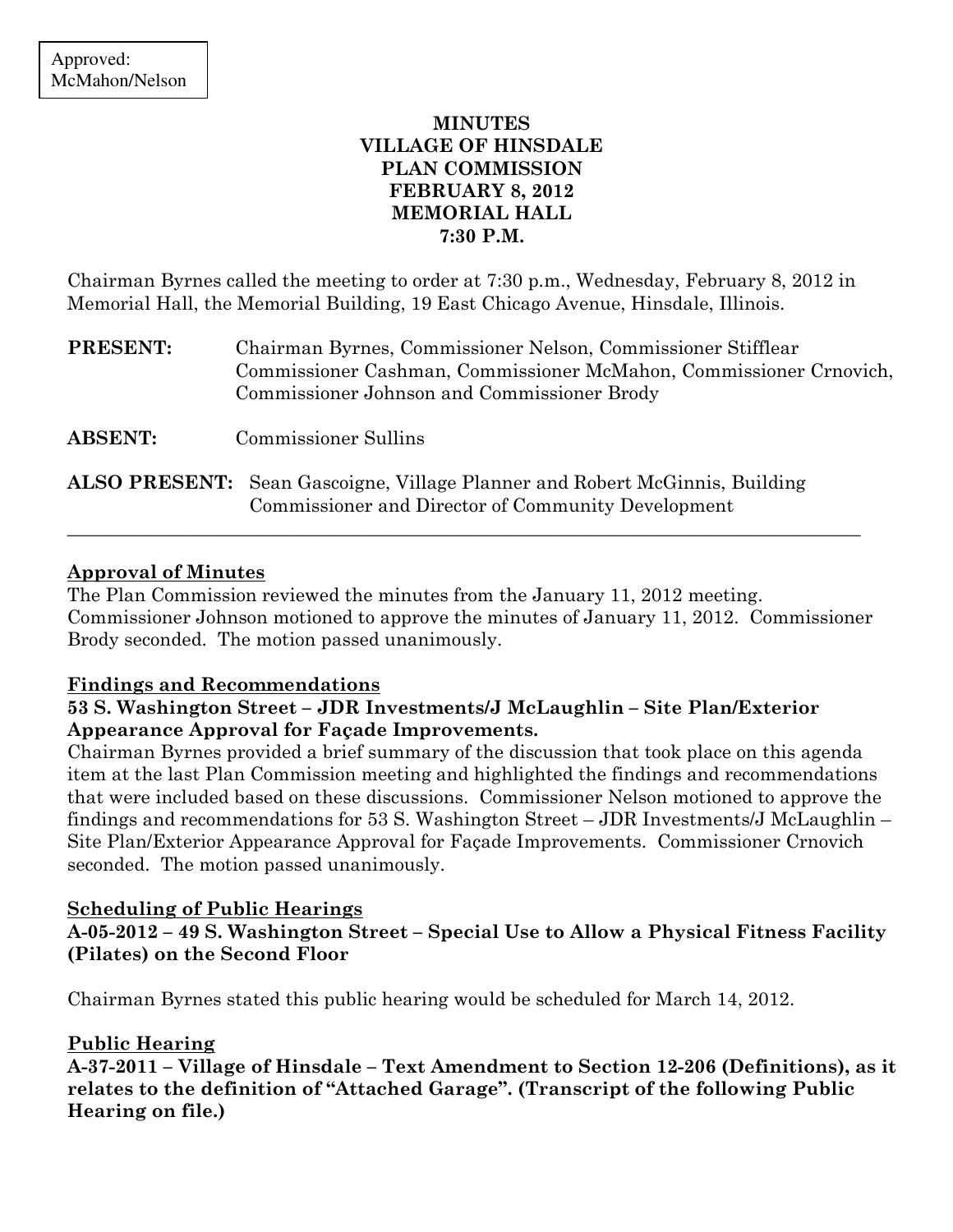#### **Plan Commission Minutes February 8, 2012**

Chairman Byrnes introduced the case and asked Mr. Gascoigne if he would summarize the requested text amendment.

Mr. Gascoigne provided a brief summary of the text amendment and explained how it came about.

Mr. Stifflear questioned what practice is currently being used if no definition existed.

Mr. McGinnis explained the current definition being used for both and provided several examples as to how architects and designers have used our current practices to accomplish what they needed to do. He explained that it was never a problem until recently when two different permits came in regarding what staff felt constituted two homes on the lot and the designers argued otherwise based on the lack of definition. He then explained that staff had surveyed other similar communities and took the most conservative approach.

General discussion ensued regarding the proposed definition and some Commissioners questioned whether the language shouldn't be modified to be even tighter. The Commissioners continued to discuss different scenarios and suggested that possibly the term "abutting" should be better defined.

Commissioner Nelson disagreed and felt that if staff thought the language, as is, would give them the greatest degree of latitude to address most of the situations, they were the ones that had to deal with it daily and the language should be left as proposed.

Mr. McGinnis offered alternative language that was considered and explained why staff felt the definition as proposed, was the best option.

Commissioner McMahon asked Mr. McGinnis the advantages and disadvantages of considering a garage attached or detached.

Mr. McGinnis explained how a builder could use either one to work in their favor, depending on the situation and what they were trying to accomplish.

Chairman Byrnes suggested the options and asked Mr. McGinnis if waiting a month to collect additional information would be helpful since it had been vetted so thoroughly already.

Mr. McGinnis agreed that he felt it had been vetted about as thoroughly as it could. He explained that it certainly wasn't going to address every situation, but would at least give staff a definition to enforce.

Chairman Byrnes agreed and said if it had to be revisited then they could do that.

Commissioner Johnson asked Mr. McGinnis for some additional clarification.

Mr. McGinnis explained the additional benefits of having a definition in place.